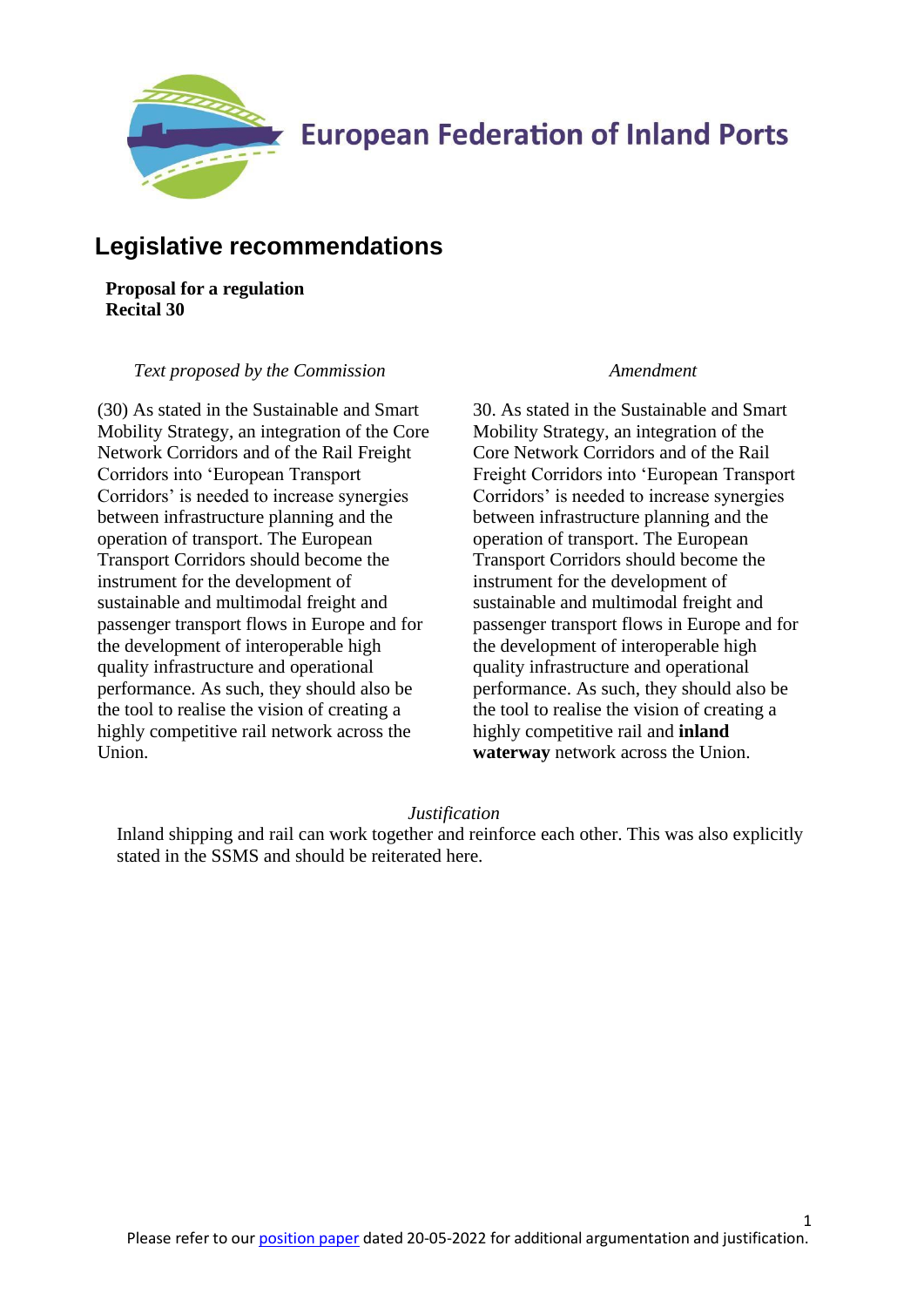

## **Proposal for a regulation Recital 40**

## *Text proposed by the Commission Amendment*

(40) A more sustainable, resilient and reliable rail freight network across Europe should be established to contribute to the competitiveness of combined transport. The infrastructure for combined railway transport and of terminals should be upgraded to ensure that intermodal transport is primarily done by rail, inland waterways or short-sea shipping and that any initial and/or final legs carried out by road are as short as possible.

(40)A more sustainable, resilient and reliable rail freight network across Europe should be established to contribute to the competitiveness of combined transport. **Essential in this are rail connections to ports and those should be maintained and remain accessible to users.** The infrastructure for combined railway transport and of terminals should be upgraded to ensure that intermodal transport is primarily done by rail, inland waterways or short-sea shipping and that any initial and/or final legs carried out by road are as short as possible.

## *Justification*

Articles 5 and 48 foresee that rail connections to ports should be maintained but do so in a unclear and untargeted manner. The addition to this recital should clarify that objective and why it is necessary.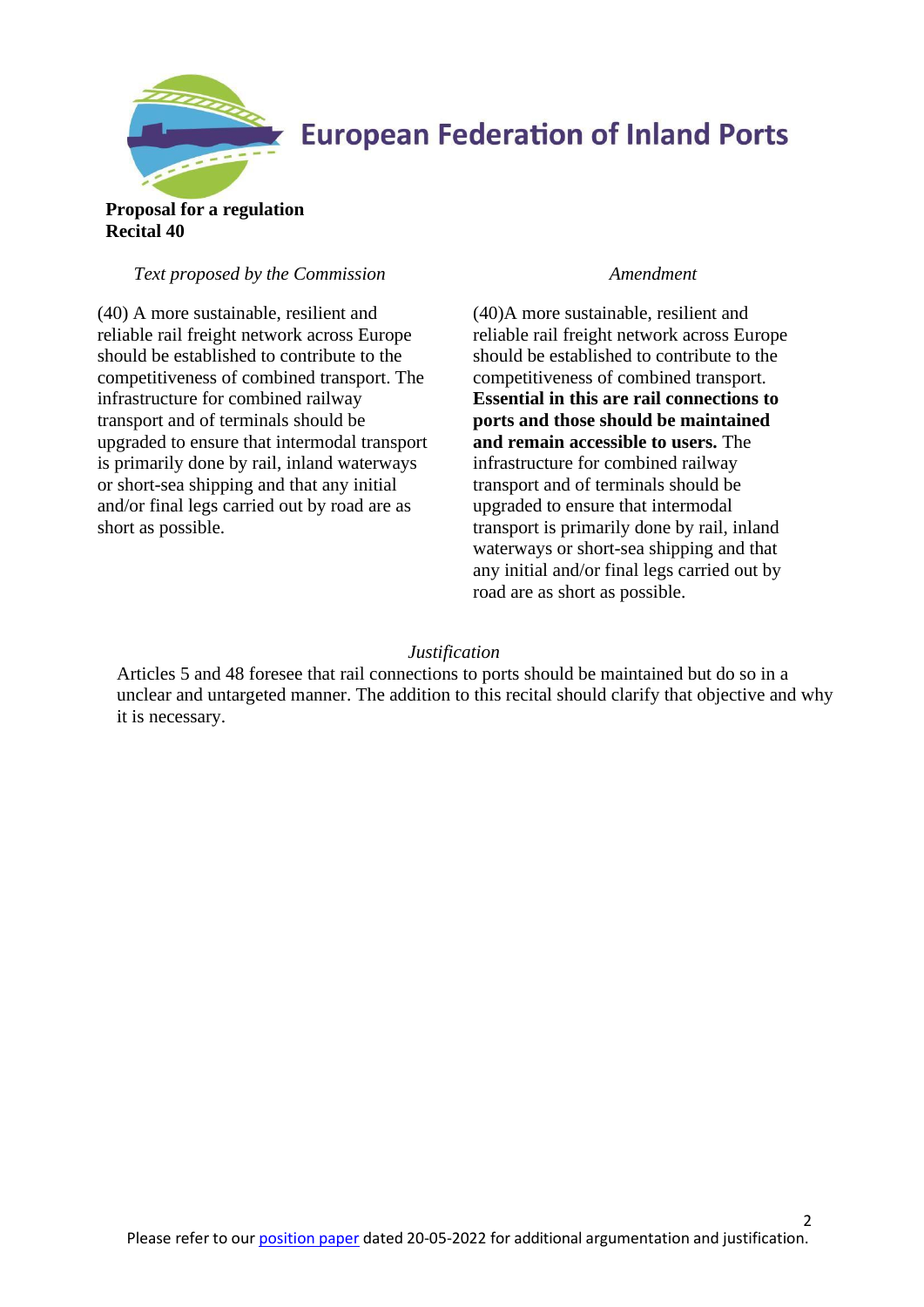

**Proposal for a regulation Recital 45.a (new)**

*Text proposed by the Commission Amendment*

(45.a new) **(45.a new) As the cross-border multimodal nodes of the trans-European transport network, inland ports support rail and inland shipping, urban mobility, the circular economy, and sustainable logistics solutions.** 

*Justification*

The objectives of the Sustainable and Smart Mobility Strategy perfectly reflect the activities and role of inland ports within the European network. This particular role should be recognised alongside other such nodes.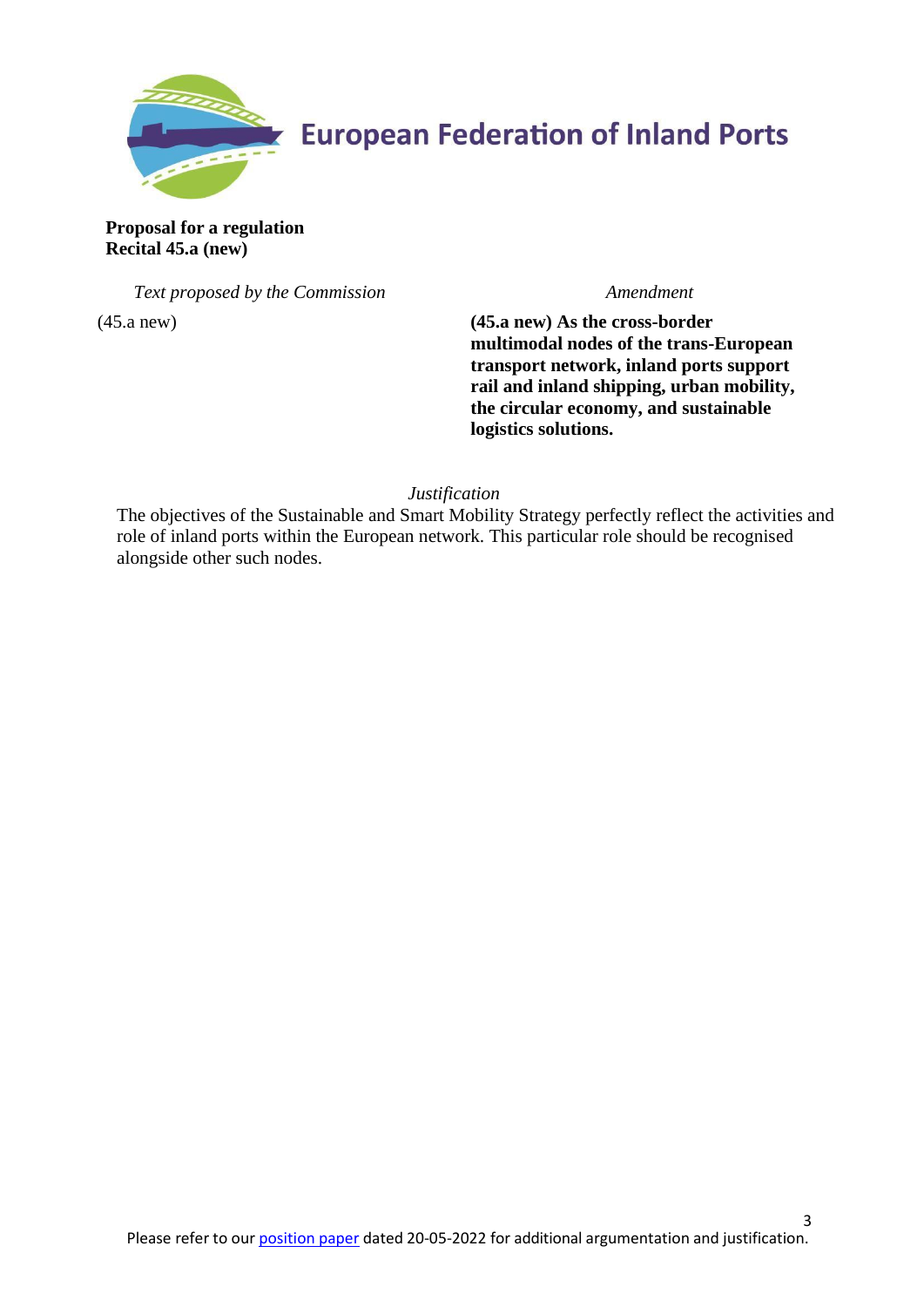

**Proposal for a regulation Article 9.1**

## *Text proposed by the Commission Amendment*

1. The Union may cooperate with neighbouring countries in order to connect the trans-European transport network with their infrastructure networks with a view to enhancing economic growth and competitiveness, and in particular to:

1. The Union may cooperate with neighbouring countries **and may support, including financially, projects of common interest** in order to connect the trans-European transport network with their infrastructure networks with a view to enhancing **sustainable** economic growth and competitiveness, and in particular to:

### *Justification*

The option of financial support which needs to be maintained to ensure that the European network is maintained. For example, the Danube and Rhine corridors pass through a number of third countries and their development directly impacts the success of the EU network.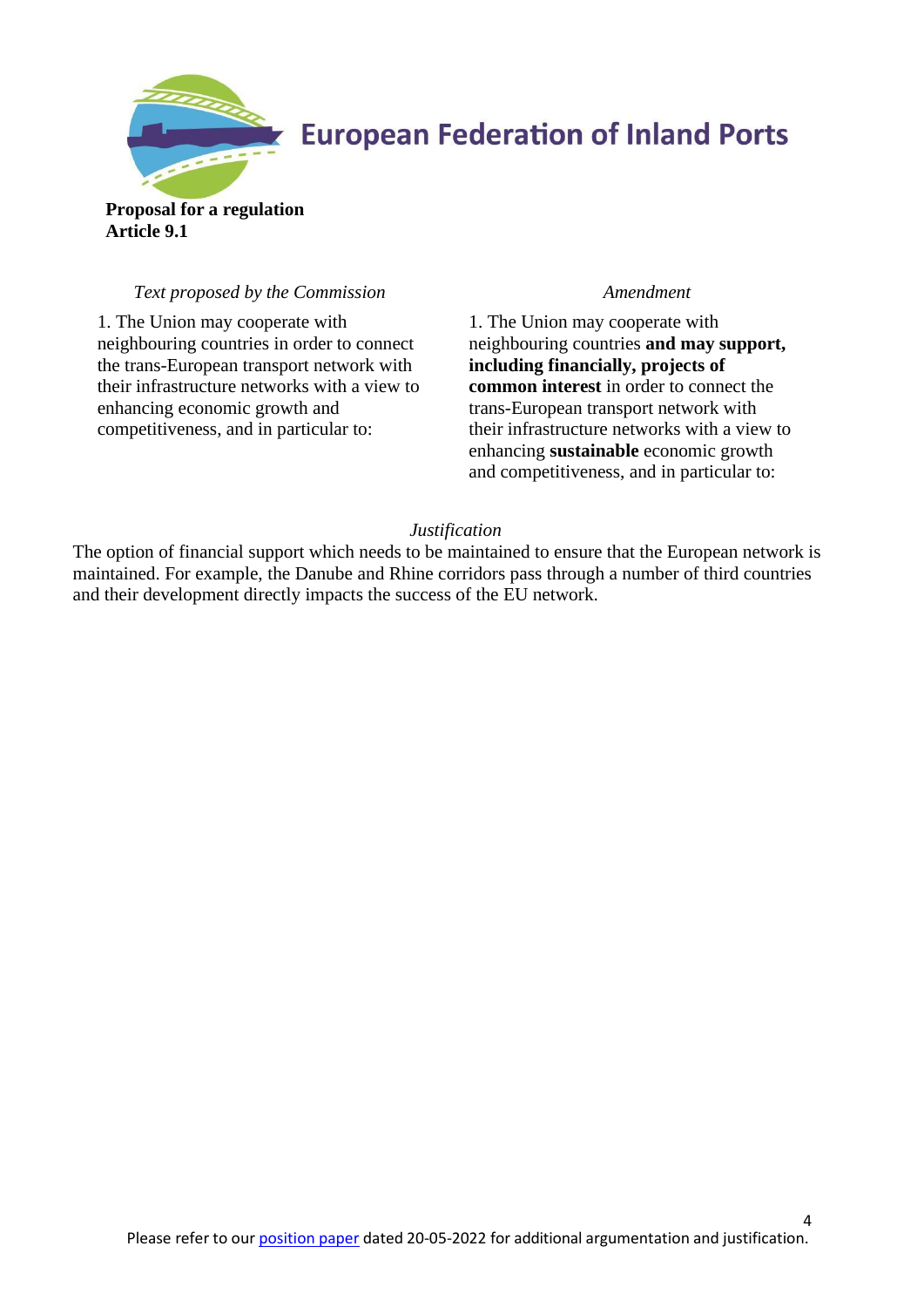

## **Proposal for a regulation Article 20.3**

## *Text proposed by the Commission Amendment*

3. An inland port shall be part of the comprehensive network where it meets the following conditions:

- (a) it has an annual freight transhipment volume exceeding 500,000 tonnes. The total annual freight transhipment volume shall be based on the latest available three-year average, based on the statistics published by Eurostat;
- (b) it is located on the inland waterway network of the trans-European transport network.

3. An inland port shall be part of the comprehensive network where it meets the following conditions:

- (a) it has an annual freight transhipment volume exceeding 500,000 tonnes. The total annual freight transhipment volume shall be based on the latest available three-year average, based on the statistics published by Eurostat; **or it has an annual volume of passenger traffic volume exceeding 500,000 persons. The reference amount for this total volume is the latest available threeyear average.**
- (b) it is located on the inland waterway network of the trans-European transport network.

## *Justification*

Passenger transport is an ever-growing segment of the work of inland ports. The ports that specialise in it are not always recognised in the TEN-T proposal and they should be in order to further facilitate this transition.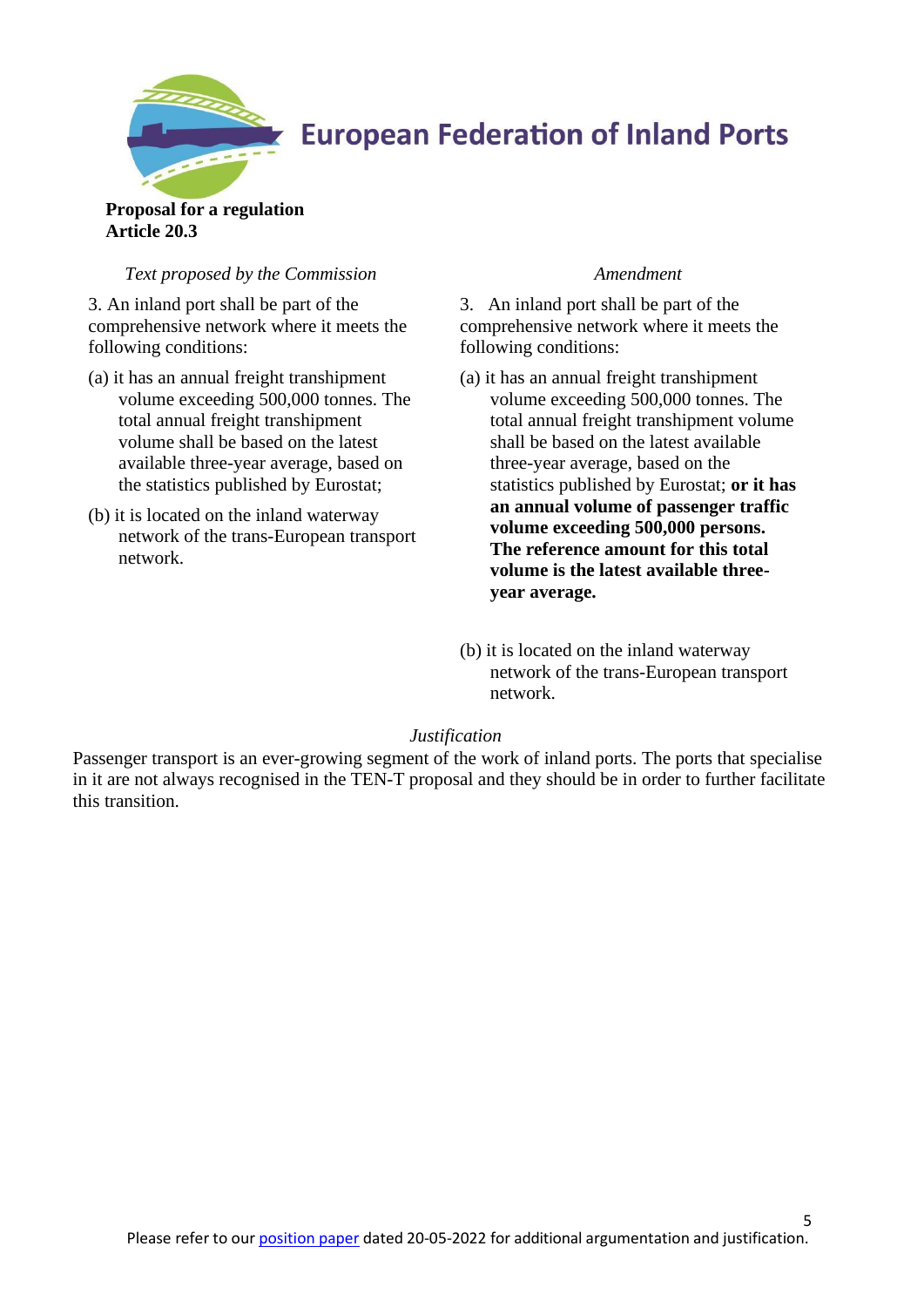

## **Proposal for a regulation Article 21.1 (c)**

## *Text proposed by the Commission Amendment*

(c) are equipped with facilities to improve the environmental performance of vessels in ports, including reception facilities, degassing facilities, noise reduction measures, measures to reduce air and water pollution

(c) are equipped with facilities to improve the environmental performance of vessels in ports, **including reception facilities, degassing facilities, noise reduction measures, measures to reduce air and water pollution**

## *Justification*

This non-exhaustive list is confusing because it is unclear if this sets minimum infrastructure requirements. And thus this could lead to confusion and difficulty in deploying this infrastructure. Additionally it will conflict with existing river basin environmental protections.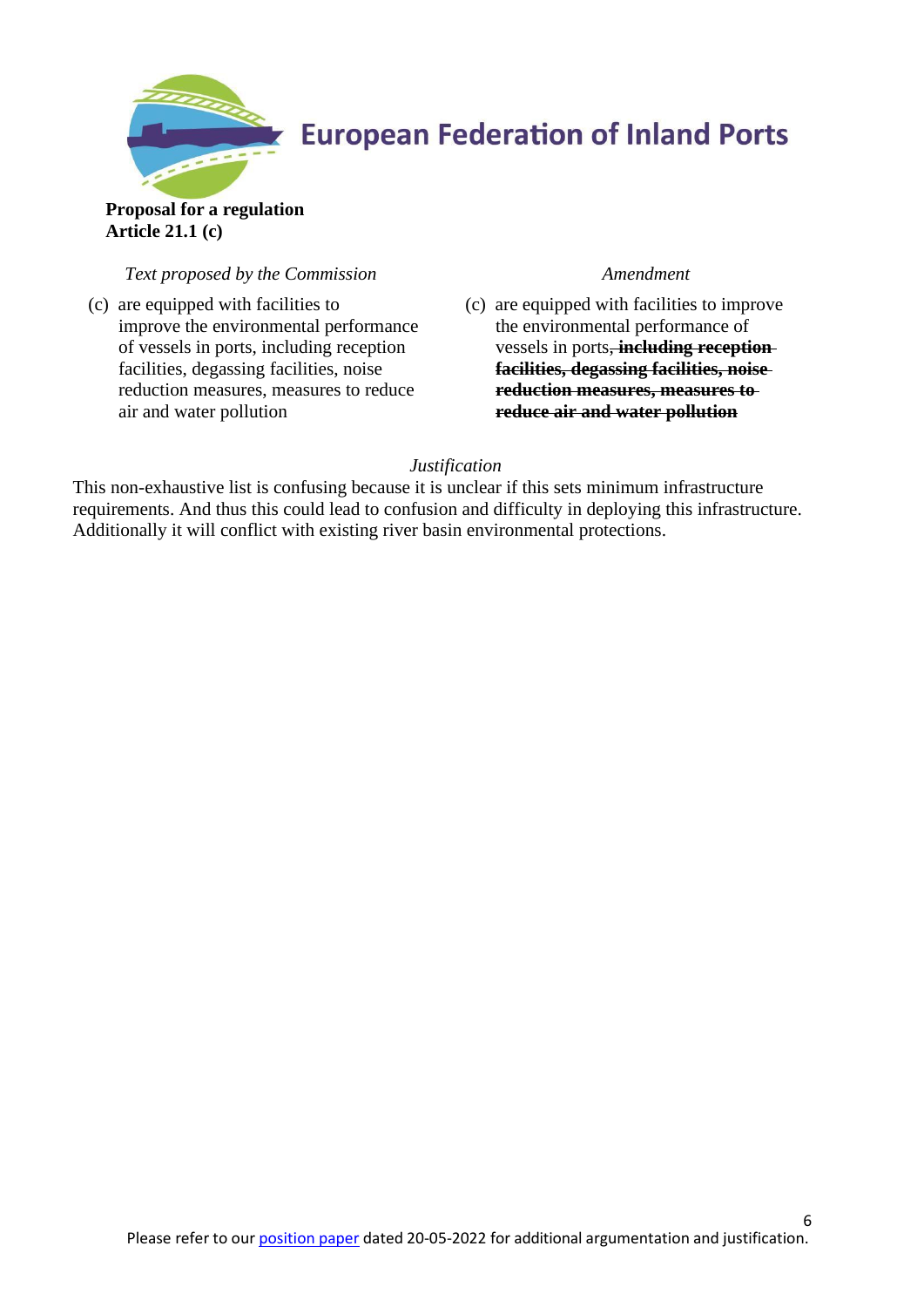

### **Proposal for a regulation Article 22.5**

*Text proposed by the Commission Amendment*

5. The Commission shall adopt

implementing acts setting out requirements complementing the minimum requirements established in accordance with paragraph (3), point (a), second subparagraph, per river basin. These requirements may be related in particular to:

(a) complementary parameters for waterways specific for free flowing rivers;

(b) specifications for inland waterway infrastructure;

(c) specifications for infrastructure of inland ports;

(d) appropriate mooring places and services for commercial users;

(e) deployment of alternative energy infrastructure to ensure corridor-wide access to alternative fuels;

(f) requirements for digital applications of the network and automation processes;

(g) resilience of the infrastructure to climate change, natural hazards and humanmade disasters or intentional disruptions;

(h) introduction and promotion of new technologies and innovation for zero carbon energy fuels and propulsion systems.

The implementing act referred to in the first subparagraph shall be adopted in accordance with the examination procedure referred to in Article 59(3).

5. The Commission shall **adopt implementing acts** setting out requirements complementing the minimum requirements established in accordance with paragraph (3), point (a), second subparagraph, per river basin. These requirements may be related in particular to:

(a) complementary parameters for waterways specific for free flowing rivers;

(b) specifications for inland waterway infrastructure;

(c) specifications for infrastructure of inland ports;

(d) appropriate mooring places and services for commercial users;

(e) deployment of alternative energy infrastructure to ensure corridor-wide access to alternative fuels;

(f) requirements for digital applications of the network and automation processes;

(g) resilience of the infrastructure to climate change, natural hazards and humanmade disasters or intentional disruptions;

(h) introduction and promotion of new technologies and innovation for zero carbon energy fuels and propulsion systems.

**(ha New) requirements for environmental performance of vessels in ports inter alia reception facilities, degassing facilities, noise reduction measures, measures to reduce air and water pollution. When specifying these requirements, the Commission shall refer where appropriate to international conventions and agreements concluded between Member States.**

**The implementing act referred to in the first subparagraph shall be adopted in accordance with the examination** 

7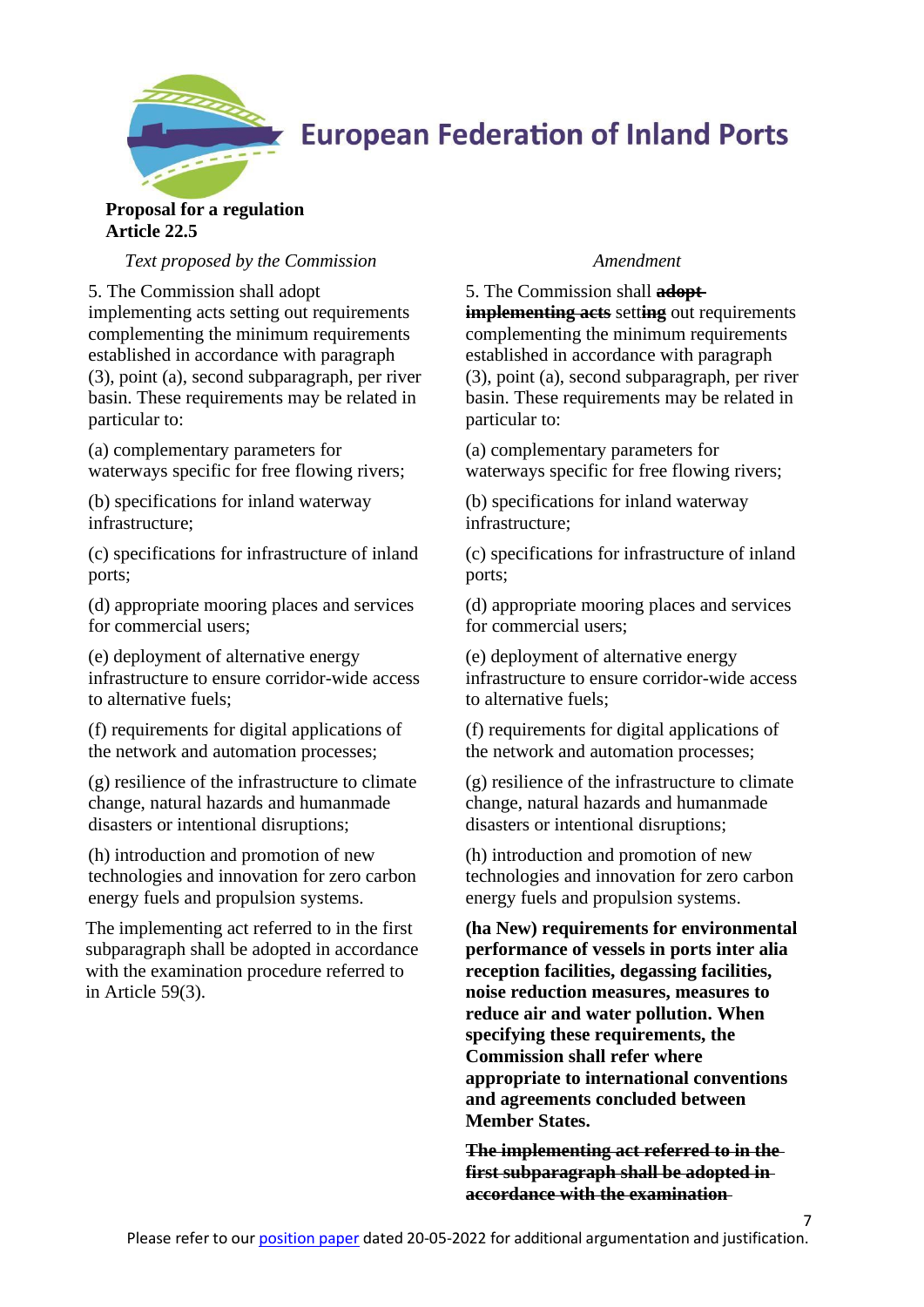

### **procedure referred to in Article 59(3).**

## *Justification*

The foreseen implementing acts will have far reaching impacts on the works of inland ports. The work plans of the European transport corridors will be an important reference for long-term investment plans in infrastructure and will be adopted as implementing acts pursuant to article 54. In this respect, it is important that the complementing minimum requirement for inland waterways are included in the corridor work plans.

Additionally, requirements on environmental navigation outlined in Article 21 should be set on a river basin level to take into account local and regional realities.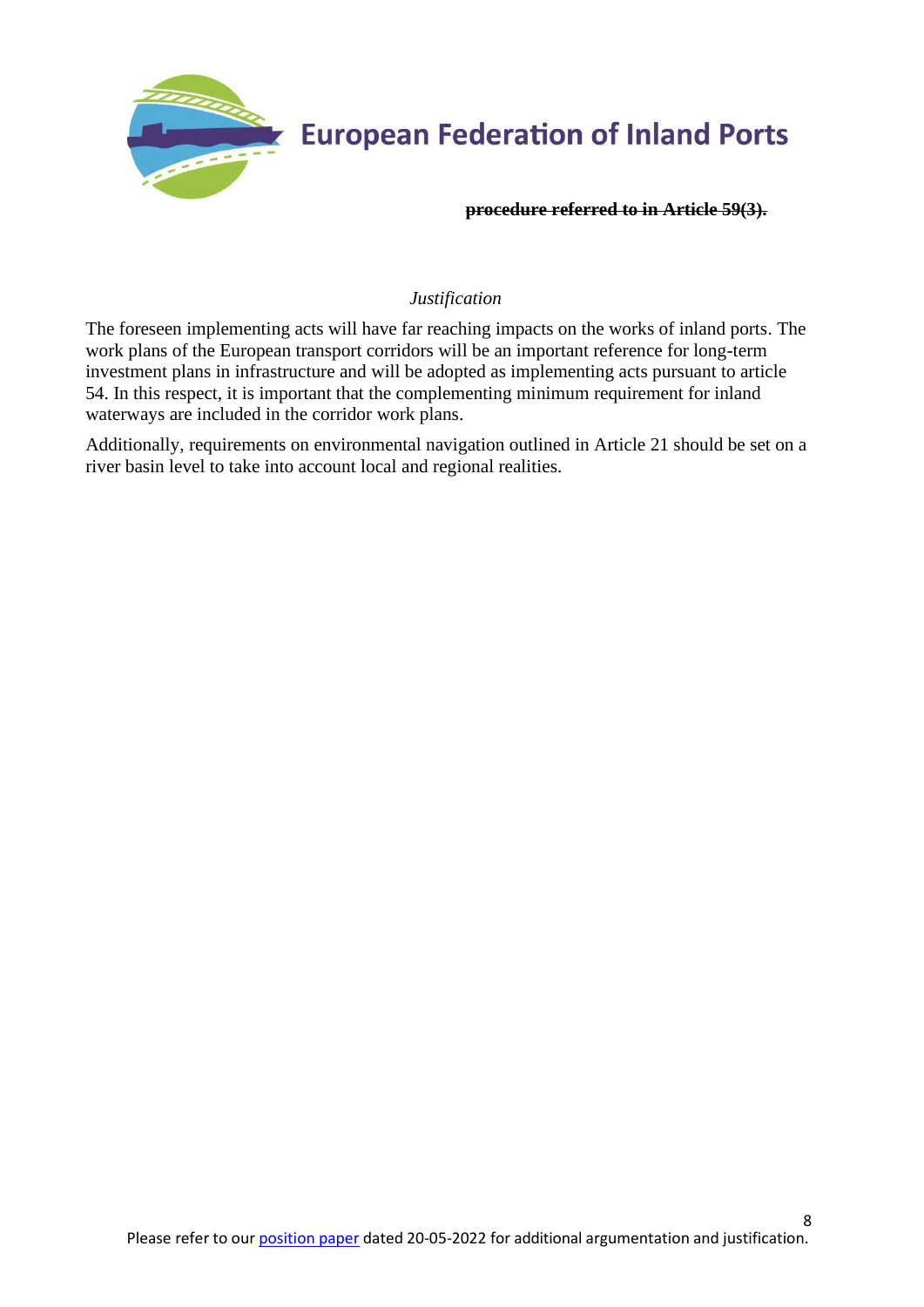

**Proposal for a regulation Article 22 (New)** 

*Text proposed by the Commission Amendment*

 (New) **(New) Rivers, canals and lakes meeting the minimum specifications of paragraph 3(a) are assigned to a European Transport Corridor. The Commission adopts implementing acts in accordance to article 54(1) specifying the requirements set out in paragraphs 3(a) and 5, as well as the exemptions referred to in paragraph 4, per waterway and where appropriate per waterway section.**

## *Justification*

The preparation and adoption process of different implementing acts may be a long and cumbersome administrative process. We propose that minimum requirements (art. 22.3), as well as the exemptions (art. 22.4) and the complementary minimum requirements (art. 22.5) for waterways are laid down in the implementing act of the European Transport Corridor where the waterways geographically belong to. This will reduce the administrative burden involved in the preparation of multiple implementing acts.

The definition and adoption of waterway infrastructure requirements per European Transport Corridor helps to achieve the envisaged corridor logic of the proposed regulation. The work plans of the European Transport Corridors will be an important reference for long-term investment plans in infrastructure and will be adopted as implementing acts.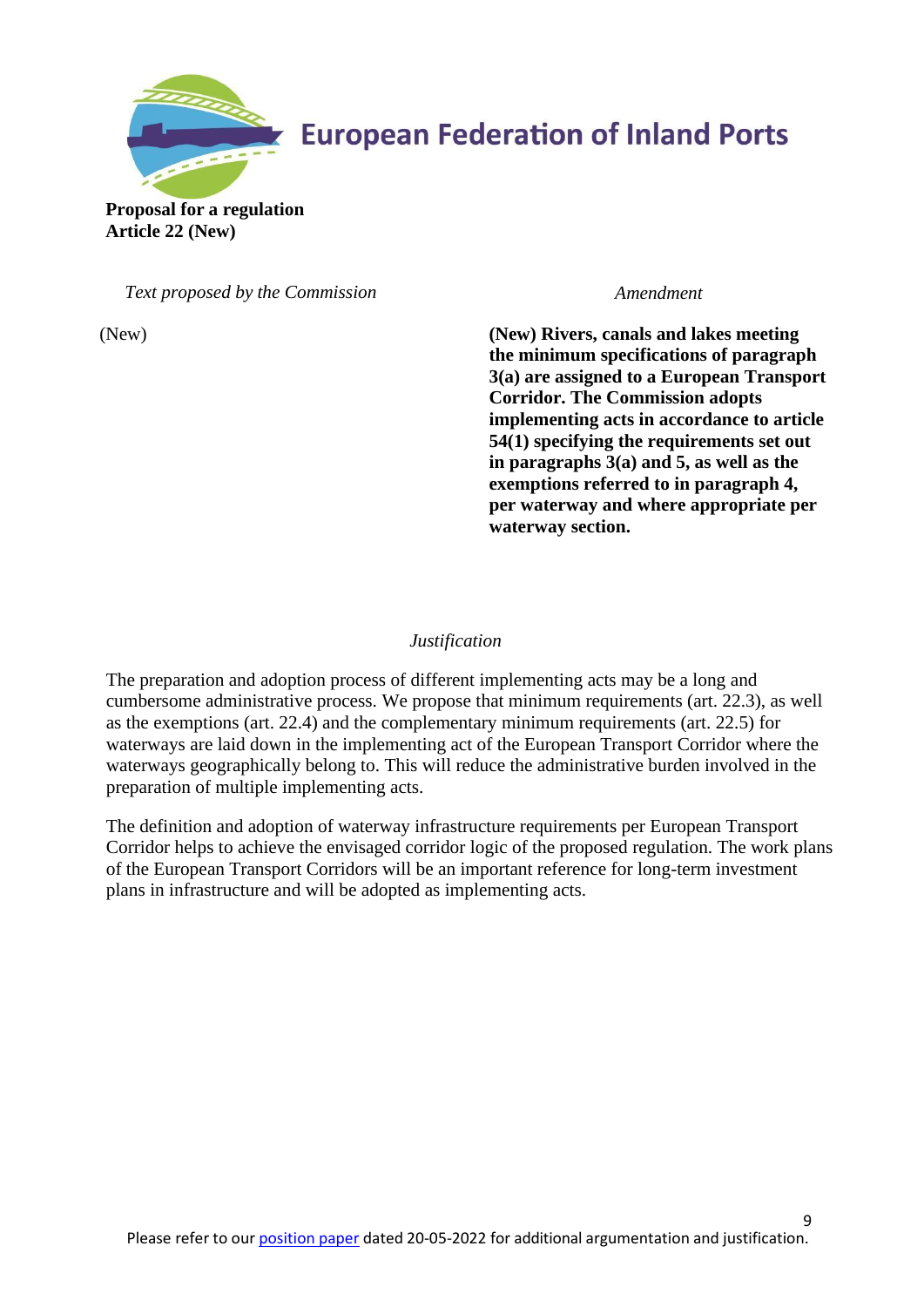

**Proposal for a regulation Article 22 (New)** 

*Text proposed by the Commission Amendment*

(New) **(New) In case of force majeure, Member States shall rehabilitate the navigability conditions to the previous status as soon as the situation allows for it.**

*Justification*

While the application for an exemption would be an administrative burden, the obligation to rehabilitate the navigable conditions after a sudden event which constitutes force majeure is paramount.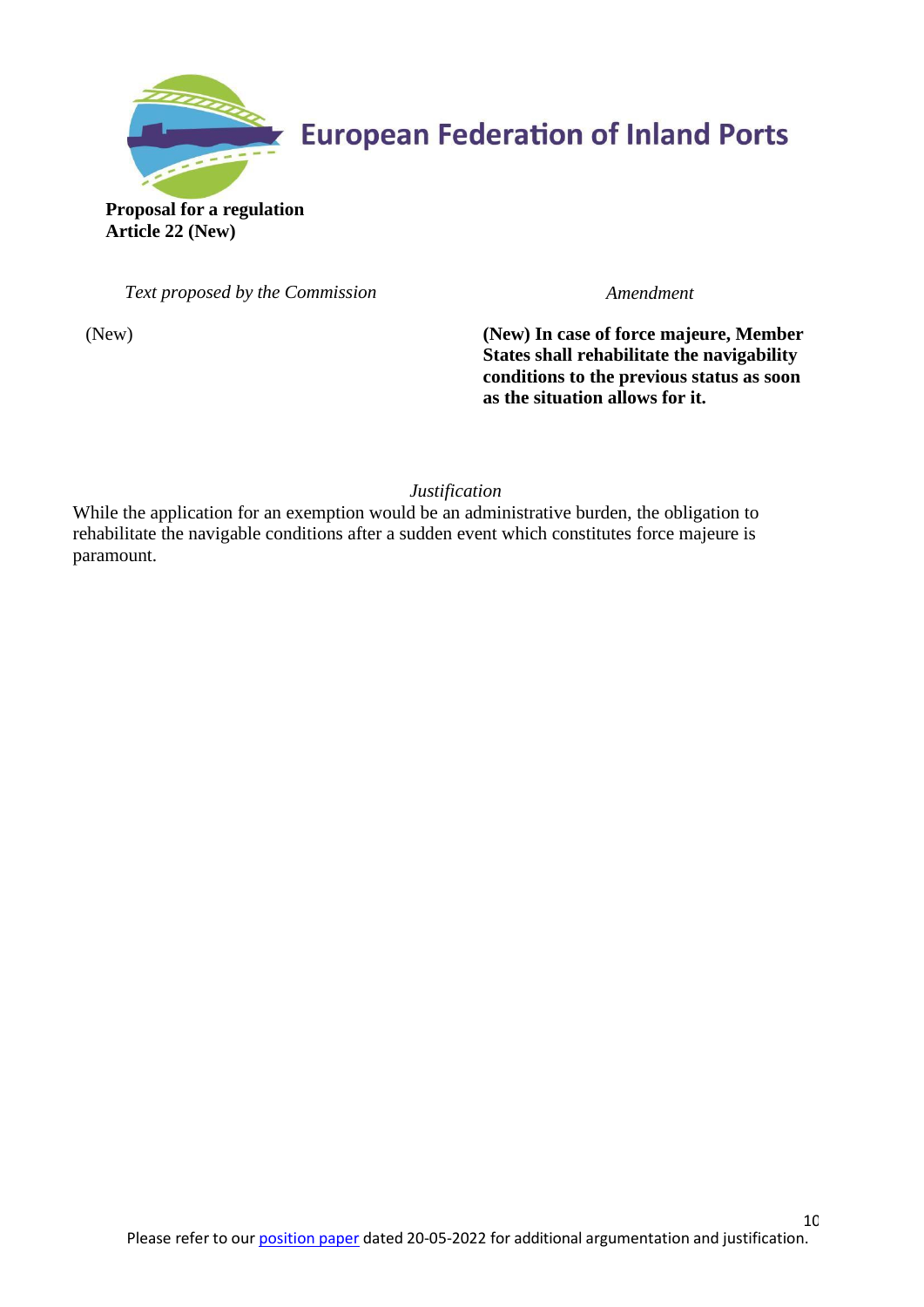

## **Proposal for a regulation Article 23**

## *Text proposed by the Commission Amendment*

In the promotion of projects of common interest related to inland waterway infrastructures, and in addition to the general priorities set out in Articles 12 and 13, attention shall be given to the following:

(a) where appropriate, achieving higher standards for modernising existing waterways and for creating new waterways, in order to meet market demands;

(b) prevention and mitigation measures against flooding and droughts;

(c)the promotion of sustainable, safe and secure inland waterway transport, including within urban nodes;

(d)modernisation and expansion of the capacity of the infrastructure necessary for transport operations within as well as outside the port area;

(e)promoting and developing measures to improve the environmental performance of inland waterway transport and transport infrastructure, including zero and low emission vessels and measures to mitigate impacts on water bodies and water-dependent biodiversity, in accordance with the applicable requirements under Union law or relevant international agreements.

In the promotion of projects of common interest related to inland waterway infrastructures, and in addition to the general priorities set out in Articles 12 and 13, attention shall be given to the following:

(a) where appropriate, achieving higher standards for modernising existing waterways and for creating new waterways, in order to meet market demands;

## **(aa) developing and deploying means to monitor fairway conditions;**

(b) prevention and mitigation measures against flooding and droughts;

(c) the promotion of sustainable, safe and secure inland waterway transport, including within urban nodes;

## **(ca) the promotion of the deployment of digitalisation and automation of infrastructure and vehicles;**

(d) modernisation and expansion of the capacity of the infrastructure necessary for transport operations within as well as outside the port area;

(e) promoting and developing measures to improve the environmental performance of inland waterway transport and transport infrastructure, including zero and low emission vessels and measures to mitigate impacts on water bodies and water-dependent biodiversity, in accordance with the applicable requirements under Union law or relevant international agreements.

11

## *Justification*

Further digitalization and automation is needed in the inland waterway transport. Further fairway monitoring is important to ensure navigability and responses to crises. As such projects of common interest on these points should be foreseen as well.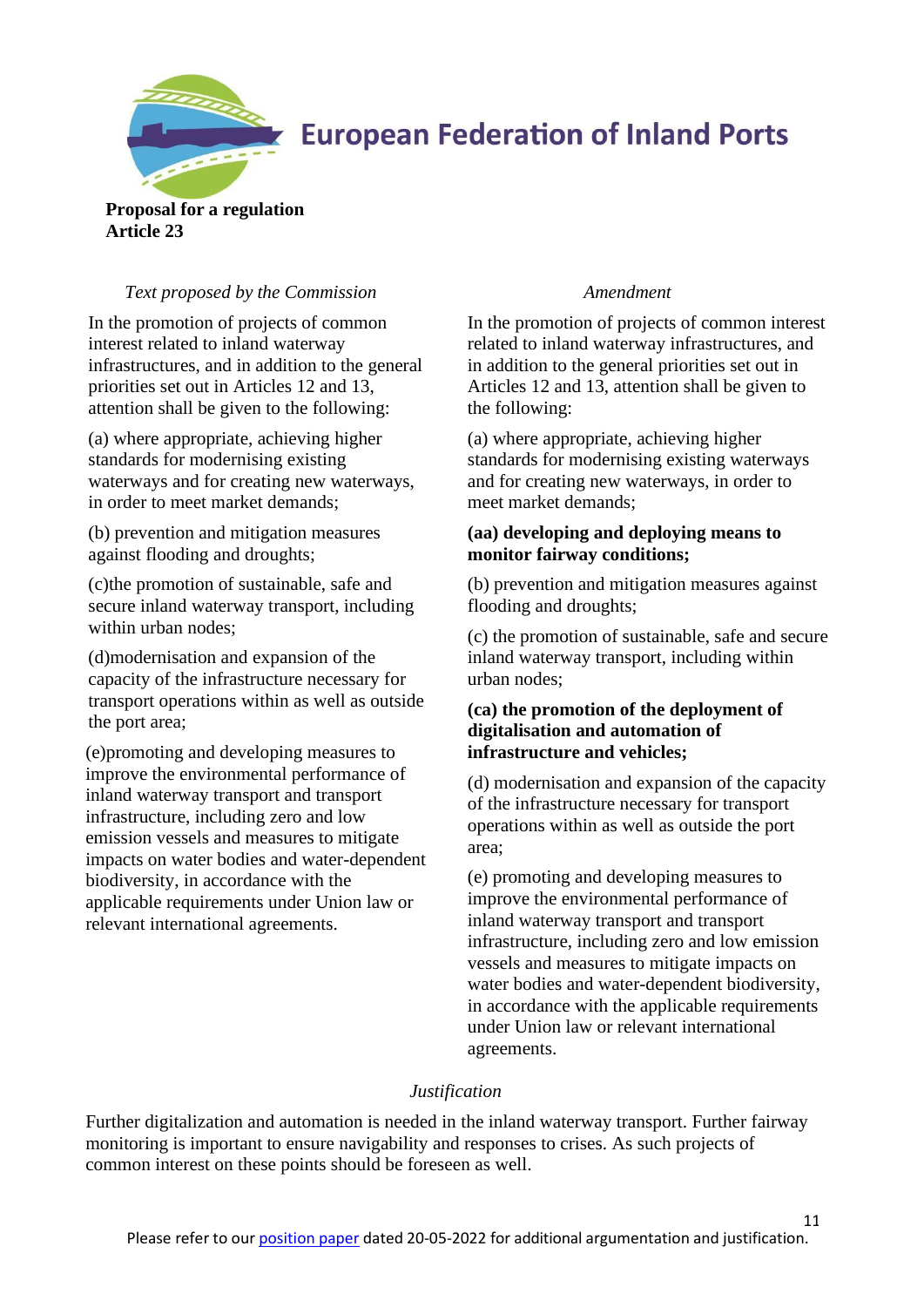

**Proposal for a regulation Article 35**

## *Text proposed by the Commission Amendment*

3.Within two years after the entry into force of this Regulation, Member States shall conduct a market and prospective analysis on multimodal freight terminals on their territory. This analysis shall at least:

(a)examine the current and the future traffic flows of freight, including traffic flows of freight transported by road;

(b)identify the existing multimodal freight terminals of the trans-European transport network on their territory, and assess the need for new multimodal freight terminals or additional transhipment capacity in existing terminals;

(c)analyse how to ensure adequate distribution of multimodal freight terminals with adequate transhipment capacity in order to meet the needs identified in point (b). This shall take into account the terminals located in border areas of neighbouring Member States.

Member States shall consult shippers, transport and logistics operators which operate on their territory. They shall take into account the results of the consultation in their analysis.

3.Within two years after the entry into force of this Regulation, Member States shall conduct a market and prospective analysis on multimodal freight terminals on their territory. This analysis shall at least:

(a)examine the current and the future traffic flows of freight, including traffic flows of freight transported by road;

(b)identify the existing multimodal freight terminals of the trans-European transport network on their territory, and assess the need for new multimodal freight terminals or additional transhipment capacity in existing terminals;

(c)analyse how to ensure adequate distribution of multimodal freight terminals with adequate transhipment capacity in order to meet the needs identified in point (b). This shall take into account the terminals located in border areas of neighbouring Member States.

Member States shall consult shippers, **port authorities**, transport and logistics operators which operate on their territory. They shall take into account the results of the consultation in their analysis.

12

### *Justification*

Member States should not only consult users but also those who manage the network as a whole. Especially ports fulfill that role and should therefore be consulted as the Member States identify the needs in the network.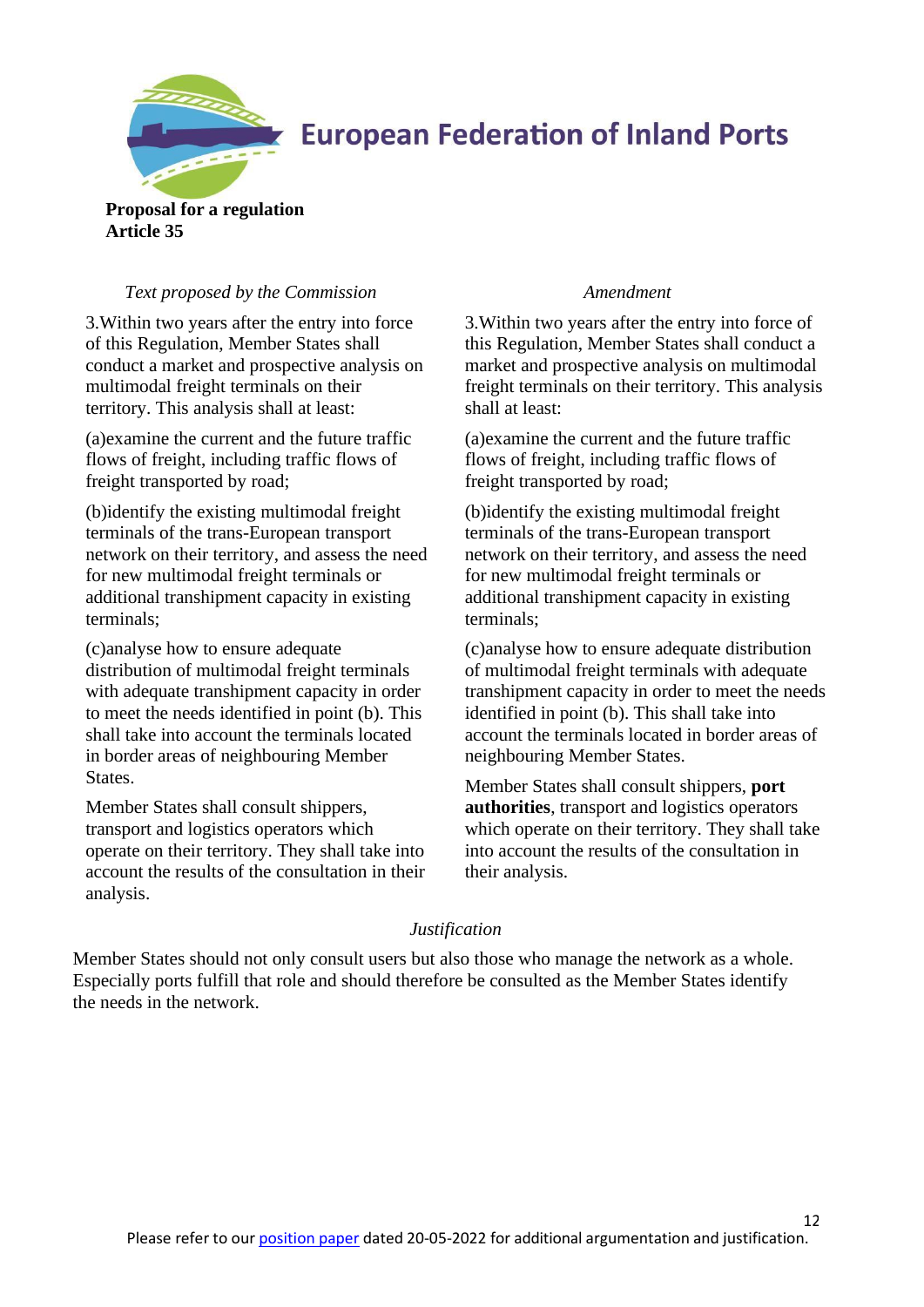

**Proposal for a regulation Article 37.2**

### *Text proposed by the Commission Amendment*

2.Member States shall ensure in a fair and non-discriminatory manner that multimodal freight terminals referred to in Article 35(1) and which are connected to the rail network, by 31 December 2030, are able to handle all types of intermodal loading units if they are classified as intermodal terminals and if they carry out vertical transhipment.

2.Member States shall ensure in a fair and nondiscriminatory manner that multimodal freight terminals referred to in Article 35(1) and which are connected to the rail network, by 31 December 2030, are able to handle all types of **intermodal** loading units. if they are classified **as intermodal terminals and if they carry out vertical transhipment.**

### *Justification*

Multimodal transport isn't only limited to intermodal units. Many other ways of multimodal transport is currently being developed. We should therefore not only limit to these units.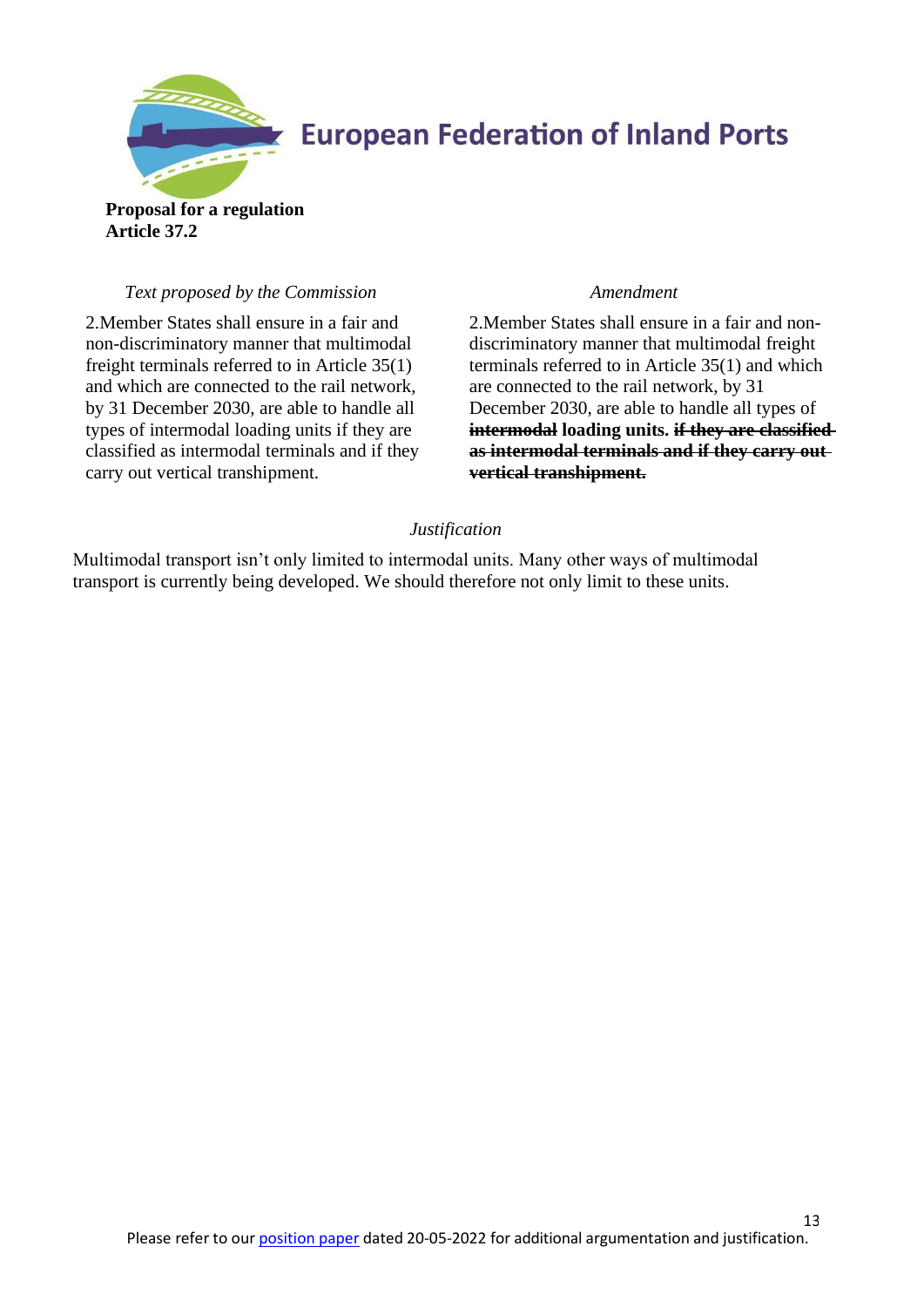

**Proposal for a regulation Article 48. (a)**

## *Text proposed by the Commission Amendment*

(a) the infrastructure of the trans-European transport network is maintained in a way that it provides the same level of service and safety during its lifetime;

(a) the infrastructure of the trans-European transport network is maintained in a way that it provides the same level of service and safety **during its lifetime on a permanent basis;**

## *Justification*

Rail connections to inland ports have to be maintained and commercially viable. Member States should ensure that ports that already have rail connections do not permanently lose them due to lack of maintenance or arbitrary definition of when a "lifetime" ends.